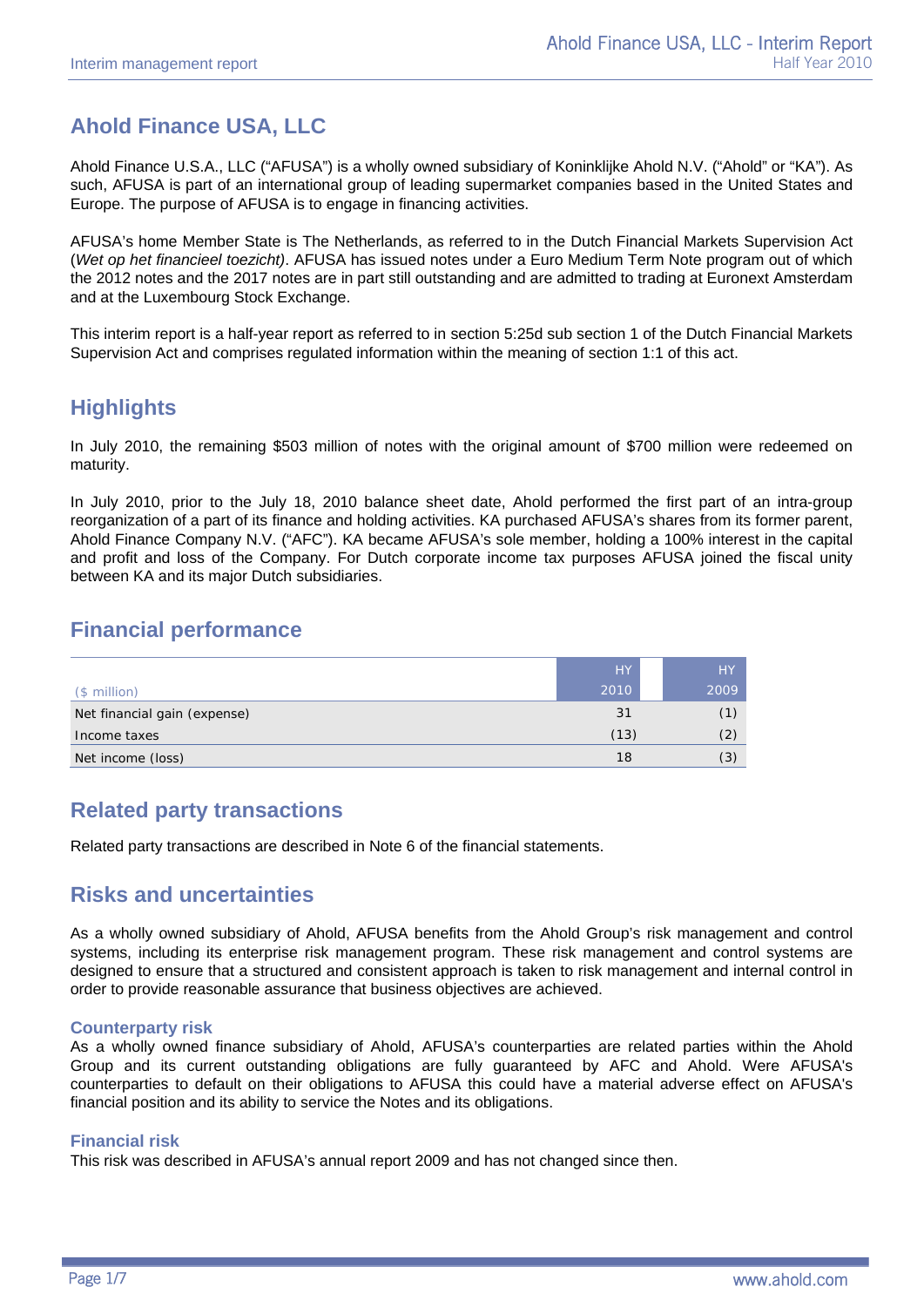### **Taxation risk**

As part of the fiscal unity between KA and its major Dutch subsidiaries, AFUSA may face unforeseen tax liabilities in the future for the whole fiscal unity, which could have a material adverse effect on AFUSA's financial position, financial results and liquidity.

Refer to the risk management section disclosed in Ahold annual report 2009 for more information on the risks related to unforeseen tax liabilities.

Management does not presently anticipate any material changes to the nature of the risks affecting AFUSA's business over the second half of 2010.

## **Auditors' involvement**

The content of this interim report has not been audited or reviewed by an external auditor.

## **Declarations**

The managers of AFUSA hereby declare that, to the best of their knowledge, the half-year financial statements included in this interim report, which have been prepared in accordance with IAS 34, "Interim Financial Reporting", give a true and fair view of the assets, liabilities, financial position and profit or loss of AFUSA, and the half-year management report included in this interim report includes a fair review of the information required pursuant to section 5:25d, subsection 8 of the Dutch Financial Markets Supervision Act.

### **Management**

Eugene Bartman (President and CEO) Guy Thomson (Treasurer and CFO)

**Ahold Press Office: +31 20 509 5291**

**Ahold Investor Relations: +31 20 509 5216** 

## **Cautionary notice**

This interim report includes forward-looking statements, which do not refer to historical facts but refer to expectations based on management's current views and assumptions and involve known and unknown risks and uncertainties that could cause actual results, performance or events to differ materially from those included in such statements. These forward-looking statements include, but are not limited to, statements as to benefits to Ahold Finance U.S.A., LLC from the Ahold Group risk management and control systems and taxation risks. These forward-looking statements are subject to risks, uncertainties and other factors that could cause actual results to differ materially from future results expressed implied by the forward-looking statements. Many of these risks and uncertainties relate to factors that are beyond Ahold Finance U.S.A., LLC's or its parent company Koninklijke Ahold N.V.'s ability to control or estimate precisely, such as the effect of general economic or political conditions, fluctuations in exchange rates or interest rates, increases or changes in competition, the ability to implement and complete successfully their respective plans and strategies, the benefits from and resources generated by plans and strategies being less than or different from those anticipated, changes in liquidity needs, the actions of competitors and third parties and other factors discussed in Ahold Finance U.S.A., LLC's and Koninklijke Ahold N.V.'s respective public filings and disclosures. Readers are cautioned not to place undue reliance on these forward-looking statements, which speak only as of the date of this interim report. Neither Ahold Finance U.S.A., LLC nor Koninklijke Ahold N.V. assumes any obligation to update any public information or forward-looking statements (referred to) in this report to reflect subsequent events or circumstances, except as may be required by securities laws.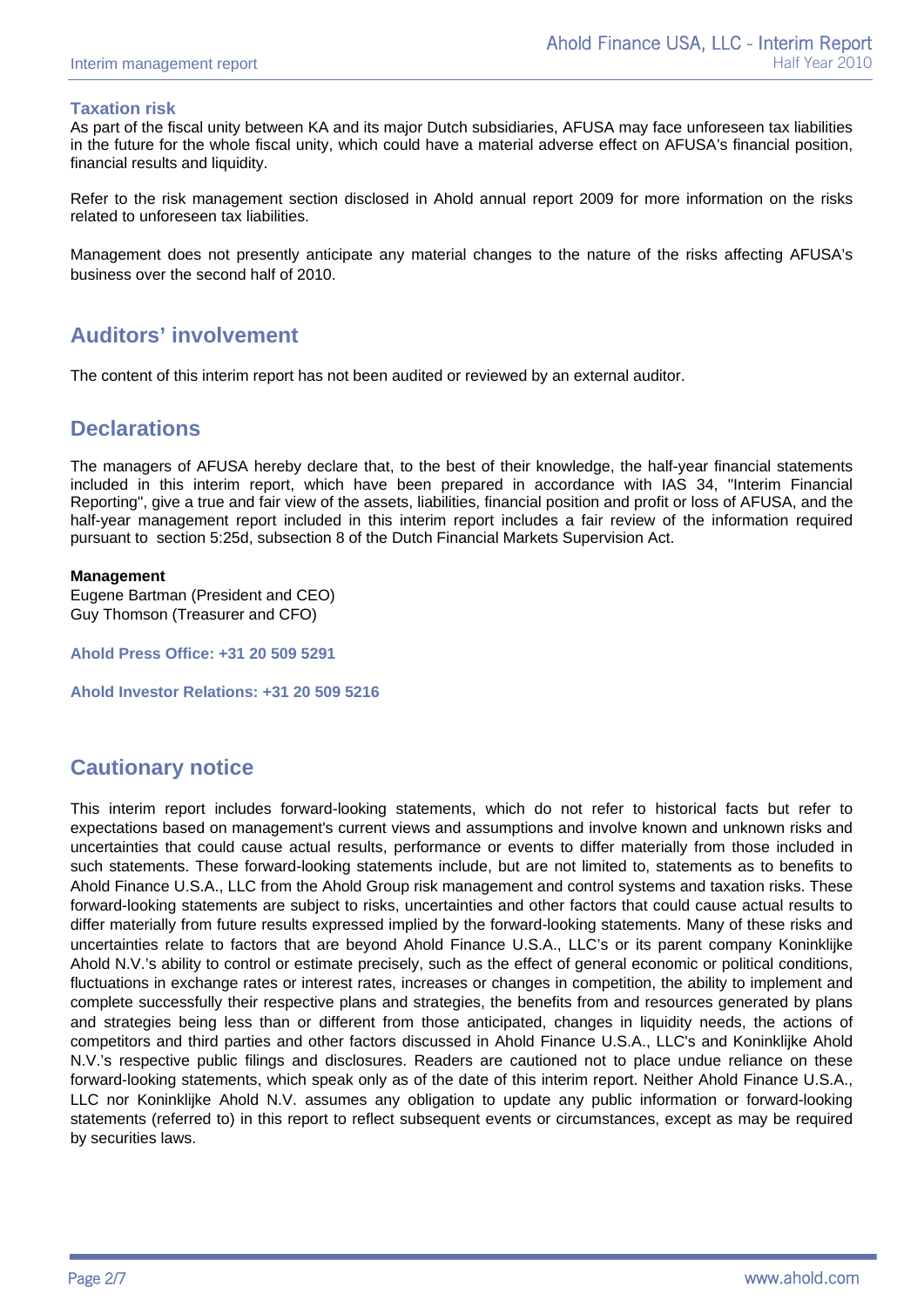### **Interim income statement**

(unaudited)

|                                                       | <b>Note</b> | <b>HY</b> | HY   |
|-------------------------------------------------------|-------------|-----------|------|
| $$$ million)                                          |             | 2010      | 2009 |
|                                                       |             |           |      |
| Net financial gain (expense)                          |             | 31        |      |
| Income before income taxes                            |             | 31        | (1)  |
| Income taxes                                          | 4           | (13)      | (2)  |
| Net income (loss) attributable to common shareholders |             | 18        | (3)  |

### **Interim statement of comprehensive income**

(unaudited)

| $($$ million $)$                                               | <b>HY</b><br>2010 | <b>HY</b><br>2009 |
|----------------------------------------------------------------|-------------------|-------------------|
| Net income (loss)                                              | 18                | (3)               |
| Cash flow hedges:<br>Cash flow hedges before taxes             | (5)               | 13                |
| Income taxes                                                   | 3                 | (3)               |
| Other comprehensive income (loss)                              | (2)               | 10 <sup>°</sup>   |
|                                                                |                   |                   |
| Total comprehensive income attributable to common shareholders | 16                |                   |

### **Interim statement of changes in equity**

(unaudited)

|                                 | <b>Share</b>             | Additional      | Cash flow | Retained | Equity          |
|---------------------------------|--------------------------|-----------------|-----------|----------|-----------------|
|                                 | capital                  | paid-in capital | hedging   | earnings | attributable to |
|                                 |                          |                 | reserve   |          | common          |
| $($$ million $)$                |                          |                 |           |          | shareholders    |
| Balance as of December 28, 2008 |                          | 216             | (4)       | 38       | 250             |
| Total comprehensive income      | -                        |                 | 10        | (3)      |                 |
| Balance as of July 12, 2009     | $\blacksquare$           | 216             | 6         | 35       | 257             |
|                                 |                          |                 |           |          |                 |
| Balance as of January 3, 2010   |                          | 216             |           | 42       | 265             |
| Total comprehensive income      | $\overline{\phantom{a}}$ |                 | (2)       | 18       | 16              |
| Balance as of July 18, 2010     |                          | 216             | 5         | 60       | 281             |
|                                 |                          |                 |           |          |                 |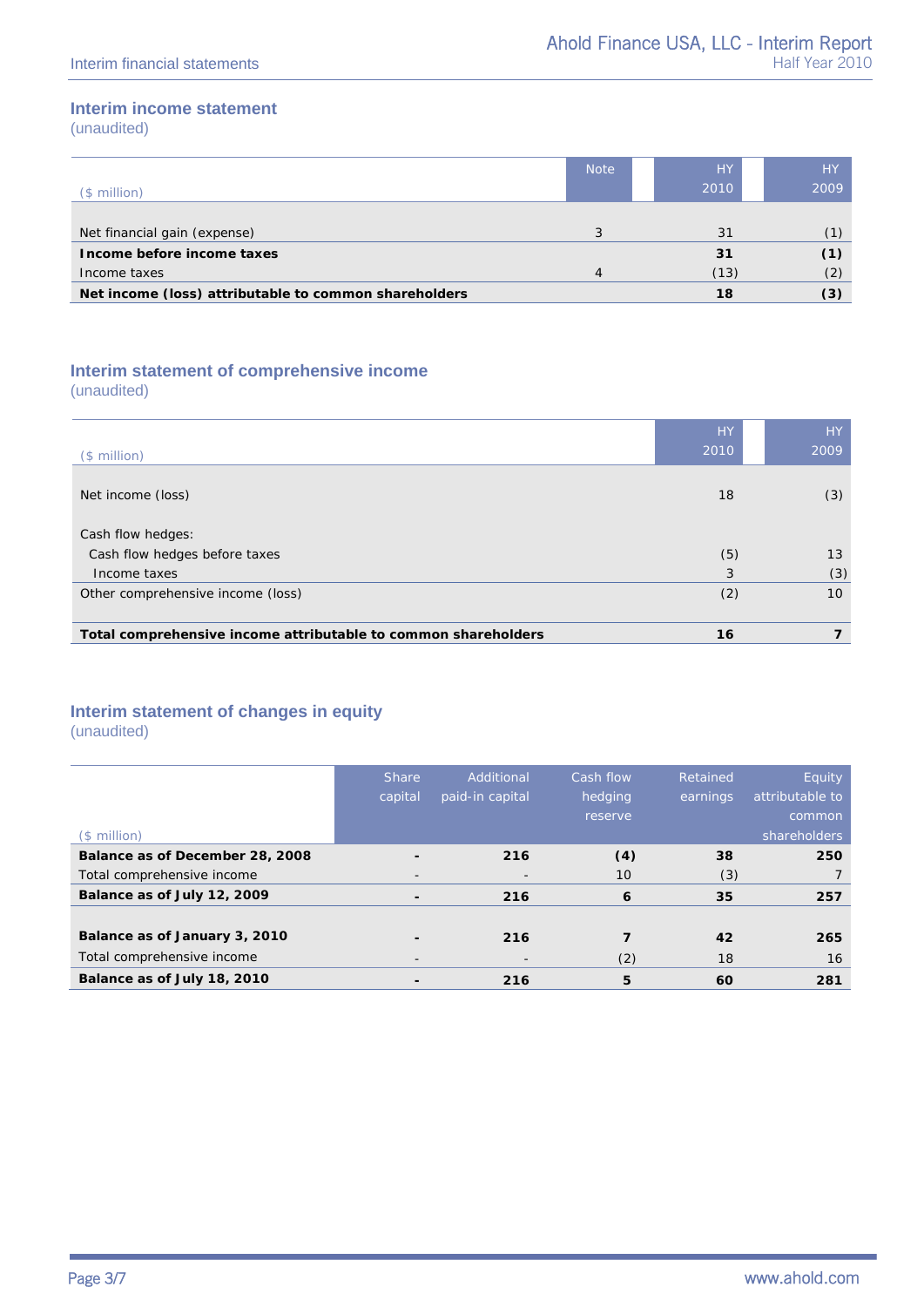### **Interim balance sheet**

(unaudited)

|                                                      | <b>Note</b> | <b>July 18,</b> | January 3, |
|------------------------------------------------------|-------------|-----------------|------------|
| (\$ million)                                         |             | 2010            | 2010       |
| <b>Assets</b>                                        |             |                 |            |
| Loans to related parties                             | 6           | 1,286           | 2,413      |
| Other non-current financial assets (related parties) | 6, 7        | 399             | 479        |
| Total non-current assets                             |             | 1,685           | 2,892      |
|                                                      |             |                 |            |
| Loans to related parties                             | 6           | 19              | 20         |
| Interest receivable from related parties             | 6           | 2               |            |
| Total current assets                                 |             | 21              | 20         |
|                                                      |             |                 |            |
| <b>Total assets</b>                                  |             | 1,706           | 2,912      |
|                                                      |             |                 |            |
| <b>Equity and liabilities</b>                        |             |                 |            |
| Equity attributable to common shareholders           | 5           | 281             | 265        |
|                                                      |             |                 |            |
| Notes payable                                        |             | 1,375           | 1,450      |
| Deferred tax liabilities                             |             | 24              | 14         |
| Total non-current liabilities                        |             | 1,399           | 1,464      |
|                                                      |             |                 |            |
| Notes payable                                        | 8           |                 | 503        |
| Loans from related parties                           | 6           |                 | 604        |
| Interest payable                                     |             | 26              | 76         |
| <b>Total current liabilities</b>                     |             | 26              | 1,183      |
|                                                      |             |                 |            |
| <b>Total equity and liabilities</b>                  |             | 1,706           | 2,912      |

### **Interim statement of cash flows**

(unaudited)

|                                                              | <b>Note</b> | <b>HY</b> | HY.               |
|--------------------------------------------------------------|-------------|-----------|-------------------|
| $($$ million $)$                                             |             | 2010      | 2009              |
|                                                              |             |           |                   |
| Interest received on loans to related parties                |             | 77        | 84                |
| Interest paid on loans from related parties                  |             | (6)       | (12)              |
| Interest paid on notes                                       |             | (108)     | (128)             |
| Changes in loans and receivables to and from related parties |             | 523       | 730               |
| Changes in derivatives                                       |             | 17        | $12 \overline{ }$ |
| Income taxes (paid) received - net                           |             |           |                   |
| Net cash from operating activities                           |             | 503       | 687               |
|                                                              |             |           |                   |
| Repayments of notes                                          | 8           | (503)     | (687)             |
| Net cash from financing activities                           |             | (503)     | (687)             |
|                                                              |             |           |                   |
| Net increase (decrease) in cash and cash equivalents         |             |           |                   |
| Cash and cash equivalents at beginning of period             |             |           |                   |
| Cash and cash equivalents at end of period                   |             |           |                   |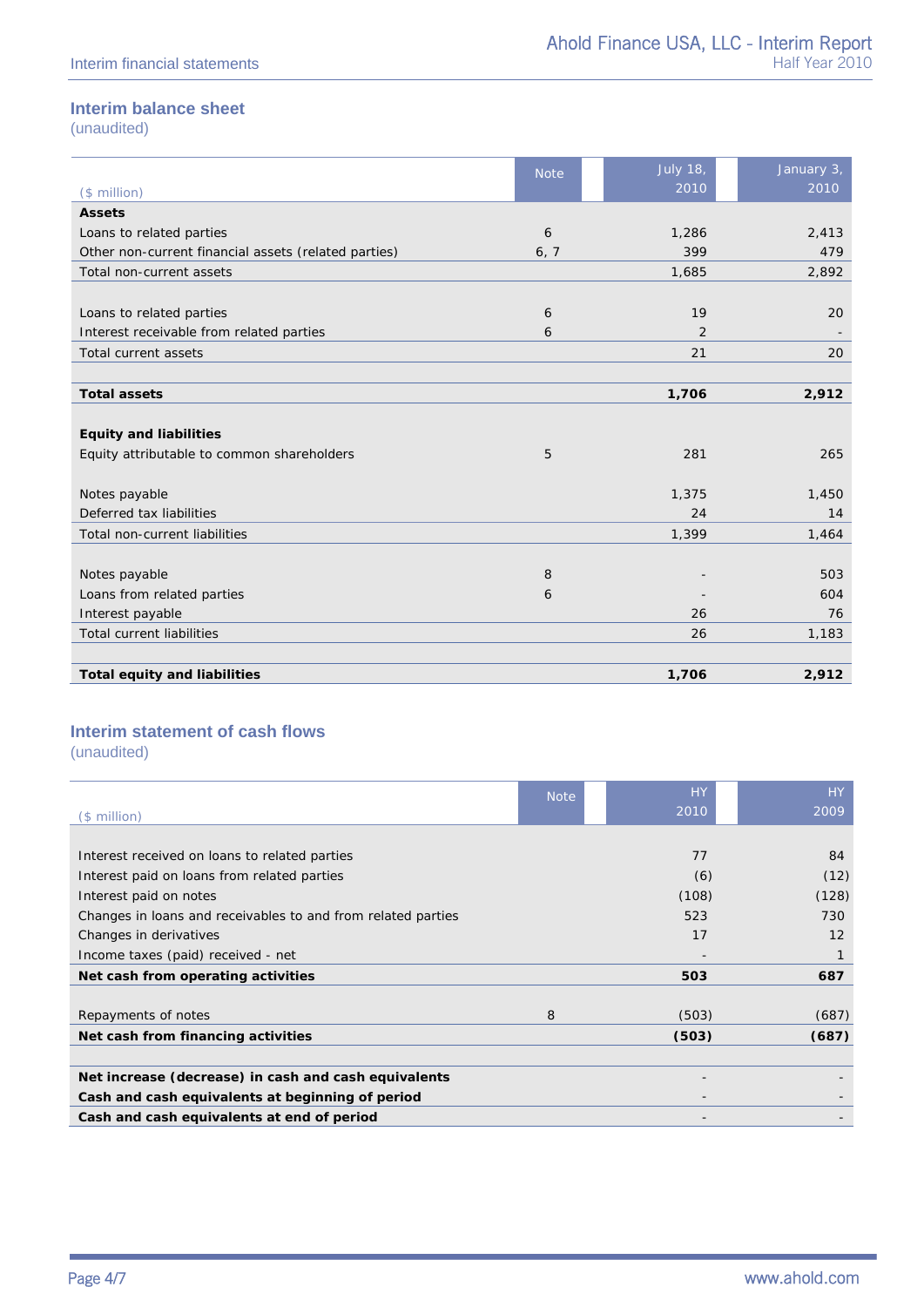### **Notes to the interim financial statements**

### **1. AFUSA and its operations**

AFUSA (or the "Company") is a limited liability company duly organized and validly existing under the laws of Delaware (in the United States), having its statutory seat in Delaware and is managed and controlled in Amsterdam, The Netherlands. AFUSA was formed on December 18, 2001 and is governed by its operating agreement, which was lastly amended and restated on June 20, 2002. Until April 24, 2002, AFUSA was known as "Ahold Finance U.S.A., Inc.". On April 24, 2002, Ahold Finance U.S.A., Inc. merged into Ahold International Finance LLC and changed its name to Ahold Finance U.S.A., LLC.

The purpose of AFUSA is to engage in financing activities and any other lawful business activity in connection with the foregoing.

The parent company of AFUSA is KA.

### **2. Accounting policies**

#### **Basis of preparation**

These condensed interim financial statements ("interim financial statements") have been prepared in accordance with IAS 34 "Interim Financial Reporting". The accounting policies applied by AFUSA are consistent with those applied in AFUSA's 2009 financial statements.

AFUSA's reporting calendar is based on Ahold's reporting calendar and consists of 13 periods of four weeks, with the first half ("HY") of 2010 comprising 28 weeks, and ending on July 18, 2010 (HY 2009: 28 weeks ending on July 12, 2009).

### **Segment reporting**

Based on the nature of its business activities, AFUSA's operations are presented as a single reportable segment.

#### **3. Net financial result**

|                                                    | <b>HY</b>                | <b>HY</b> |
|----------------------------------------------------|--------------------------|-----------|
| $$$ million)                                       | 2010                     | 2009      |
| Interest income from related parties               | 79                       | 89        |
| Interest expense                                   | (65)                     | (96)      |
| Gain (loss) on foreign exchange                    | 22                       | (39)      |
| Fair value gains (losses) on financial instruments | (5)                      | 55        |
| Other financial expense                            | $\overline{\phantom{0}}$ | (10)      |
| Net financial gain (expense)                       | 31                       | (1)       |

Interest income and interest expense primarily relate to financial assets and financial liabilities measured at amortized cost (mainly loans to and from related parties and notes). The gains (losses) on foreign exchange mainly result from the foreign exchange retranslation of the GBP 250 million notes. Fair value gains (losses) on financial instruments in both 2010 and 2009 mainly include fair value changes in swaps related to the GBP 250 million notes. These swaps do not qualify for hedge accounting treatment.

#### **4. Income taxes**

For Dutch corporate income tax purposes AFUSA has joined the fiscal unity between KA and its major Dutch subsidiaries. As a consequence, AFUSA has become jointly and severally liable for the Dutch corporate income tax liabilities of the fiscal unity.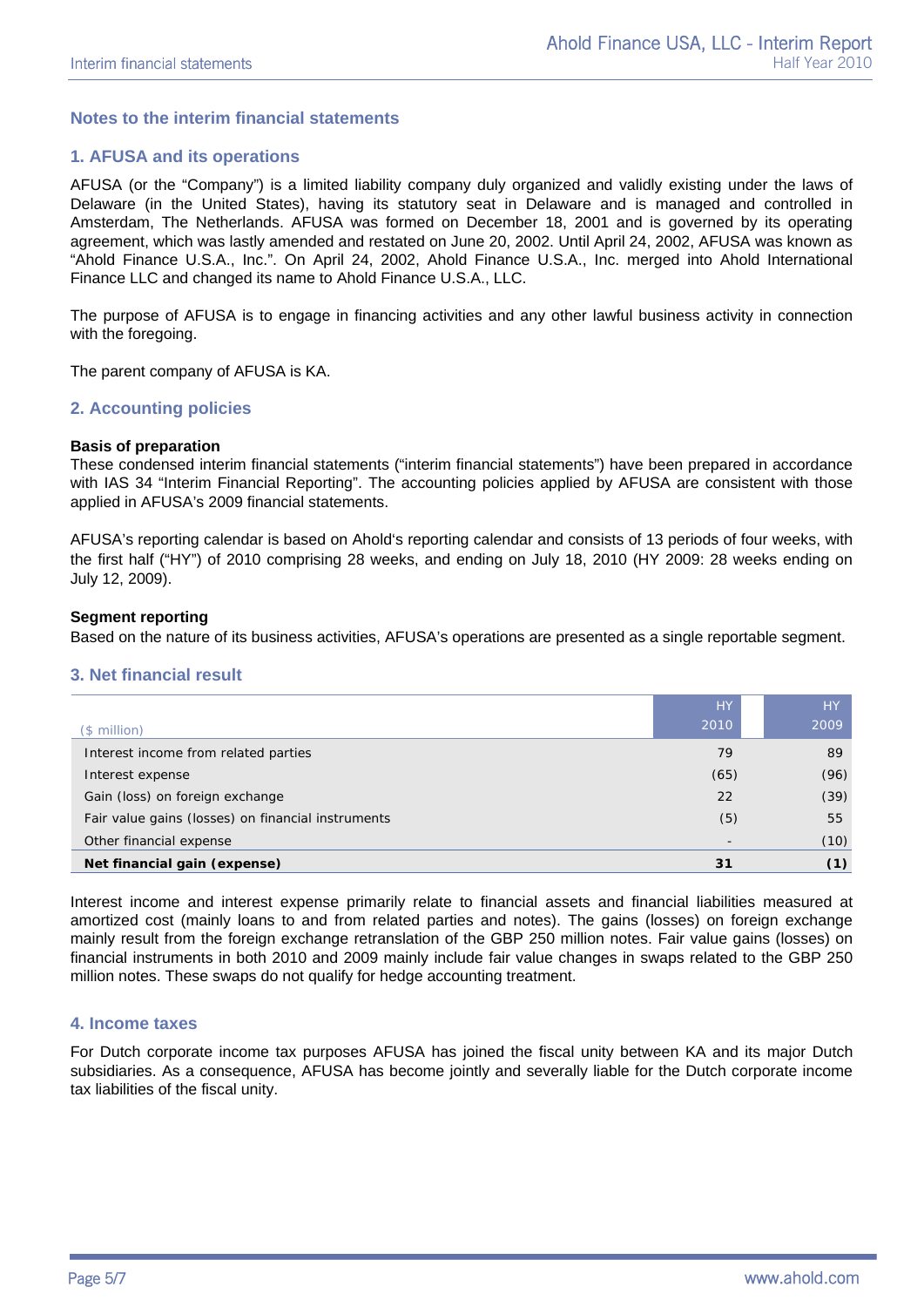### **5. Equity attributable to common shareholders**

#### *Member Interest*

KA purchased AFUSA's membership interests from its former parent, AFC, as part of the Ahold's partial intragroup reorganization in July 2010. KA became AFUSA's sole member, holding a 100% interest in the capital and profit and loss of the Company.

### **6. Related parties**

AFUSA has entered into arrangements with related parties within the Ahold Group. The following intercompany transactions have been concluded:

- \$1,126 million was repaid to AFUSA of which \$427 million was repaid early.
- \$604 million was repaid by AFUSA of which \$400 million was repaid early.

AFUSA used the proceeds to repay the maturing external notes.(see Note 8).

For the periods shown below, AFUSA had the following transactions and positions with its related parties:

|                             | Income statement - HY 2010 |                          |                                         |                                    | Balance sheet - July 18, 2010      |  |  |
|-----------------------------|----------------------------|--------------------------|-----------------------------------------|------------------------------------|------------------------------------|--|--|
| $($$ million $)$            | Interest<br>income         | Interest<br>expense      | Fair value<br>changes in<br>derivatives | Amounts owed<br>by related parties | Amounts owed<br>to related parties |  |  |
| KA (parent company)         | 79                         | $\overline{\phantom{a}}$ | (2)                                     | 1,687                              | $\qquad \qquad -$                  |  |  |
| AFC (former parent company) |                            | (6)                      | $\overline{\phantom{a}}$                | 19                                 | $\qquad \qquad -$                  |  |  |
| Total                       | 79                         | (6)                      | (2)                                     | 1,706                              |                                    |  |  |

|                              | Income statement - HY 2009 |                     |                                         |                                    | Balance sheet - January 3, 2010    |  |
|------------------------------|----------------------------|---------------------|-----------------------------------------|------------------------------------|------------------------------------|--|
| $$$ million)                 | Interest<br>income         | Interest<br>expense | Fair value<br>changes in<br>derivatives | Amounts owed<br>by related parties | Amounts owed<br>to related parties |  |
| KA (ultimate parent company) | 89                         |                     | 69                                      | 2.892                              |                                    |  |
| AFC (former parent company)  | $\overline{\phantom{0}}$   | (10)                | $\overline{\phantom{0}}$                | 20                                 | (604)                              |  |
| Other related parties        |                            | (2)                 | $\overline{\phantom{0}}$                | $\overline{\phantom{a}}$           |                                    |  |
| <b>Total</b>                 | 89                         | (12)                | 69                                      | 2,912                              | (604)                              |  |

In accordance with the Articles of Association, no remuneration is paid to the management.

### **7. Other non-current financial assets**

|                                          | <b>July 18,</b> | January 3, |
|------------------------------------------|-----------------|------------|
| $$$ million)                             | 2010            | 2010       |
| Hedging derivatives <sup>1</sup>         | 169             | 248        |
| Other derivatives <sup>1</sup>           | 230             | 231        |
| Total other non-current financial assets | 399             | 479        |

 $1$  In situations where a derivative contract qualifies for hedge accounting treatment in the financial statements, it is presented as 'Hedging derivatives'. Otherwise, the derivative contracts are presented as 'Other derivatives'.

The decrease in the value of hedging derivatives relates to a cross-currency swap (a cash flow hedge) on the €600 million notes (with €407 million outstanding amount) and is mainly caused by strengthening of the U.S. dollar against the euro.

### **8. Notes payable**

On July 15, 2010, AFUSA redeemed on maturity \$503 million of notes which was the remaining outstanding balance of \$700 million notes 8.25%.